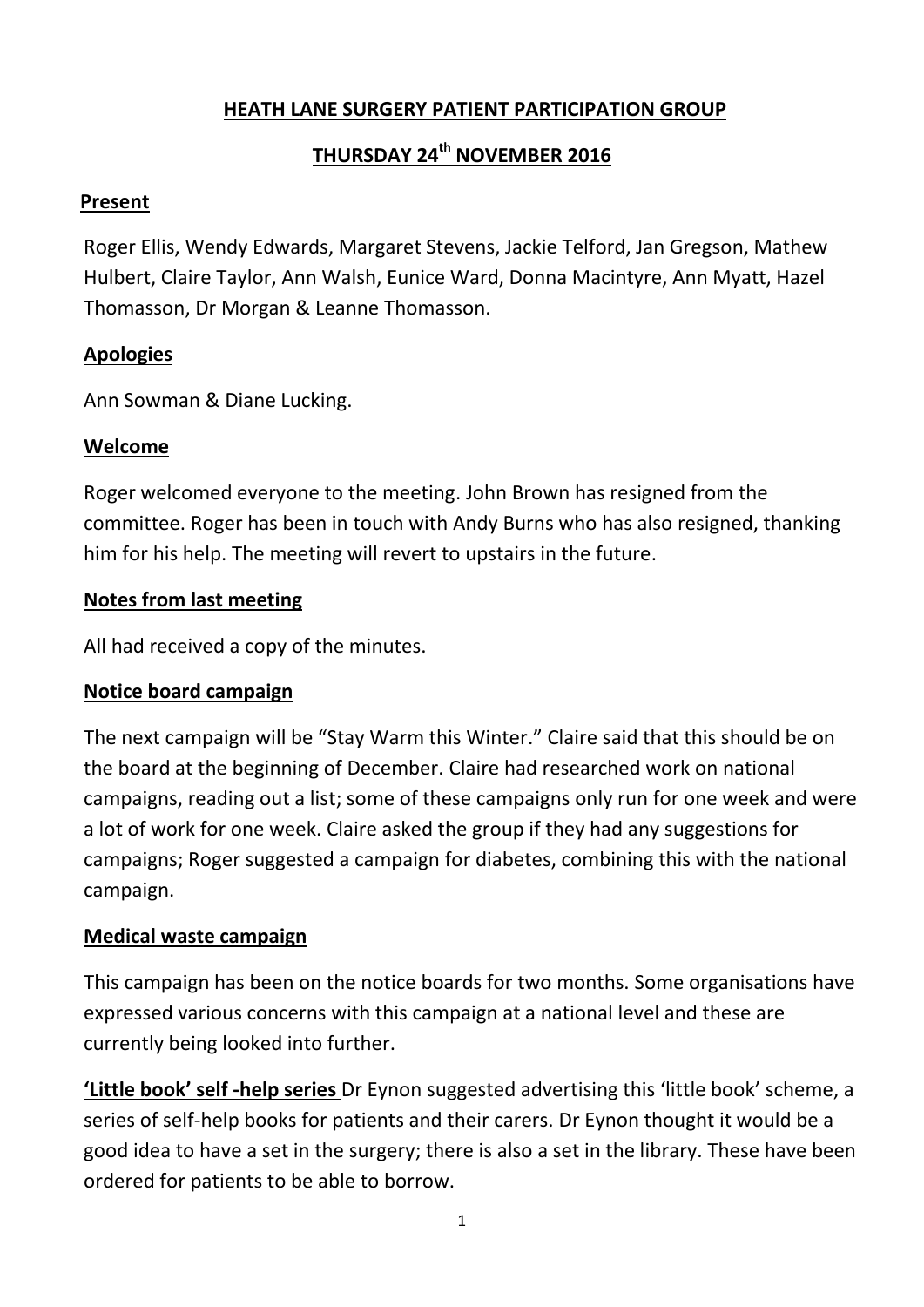## **Locality PPG meeting**

Claire and Mathew had both attended this meeting; the speaker was Gillian Adams who was very dynamic and raised money for various causes. Claire had emailed the group with notes.

## **Practice Updates:**

**Saturday 'flu days'** the first day was attended by 1,000 patients, the second day 800 patients attended. The practice reported having given fewer vaccinations by this stage of year than they would normally expect. Donna told Ann she had tried to book an appointment at the surgery for a flu injection and was told to go to the pharmacist. Hazel responded that she had had a similar experience, asking at the beginning of November for an injection and told she had to wait until 14<sup>th</sup> December. Ann will investigate.

Claire had asked various patients about their experiences: quite a few reported having gone to the chemist; Claire said she was not happy about the length of the queues and that she thought the sessions need to be looked into. Ann said one of the challenges was people coming before their allotted time and before the doors were open. Roger said most patients seemed happy with the system and more PPG help was required on both days. Unfortunately only 4 members arrived on the second day. Hazel had offered to help but had had no response; it was agreed that members would organise and staff both days themselves next year letting Ruth know their availability.

Claire said that the template used for the smoking survey on the days needs revising. This will be considered next year if practices are required to collate the same information.

Ann Walsh asked if any volunteers to come into surgery to speak to patients and encourage them to have the injection; Ann Myatt will contact Ann.

**WLCCP PPG meeting** Claire has forwarded details from the last meeting and will be attending next meeting on Monday 28<sup>th</sup> November.

**Staffing** Dr Joshi and Dr Vania, trainee doctors, will be moving on from the practice on 6<sup>th</sup> December. Dr Pareek and Dr Villanueva, trainee doctors, start on 8<sup>th</sup> December. Aimee Leach, receptionist, is returning from maternity leave in December. Dr Jess Batton, Registrar, is returning in January. Alison Broughton, receptionist, is leaving tomorrow.